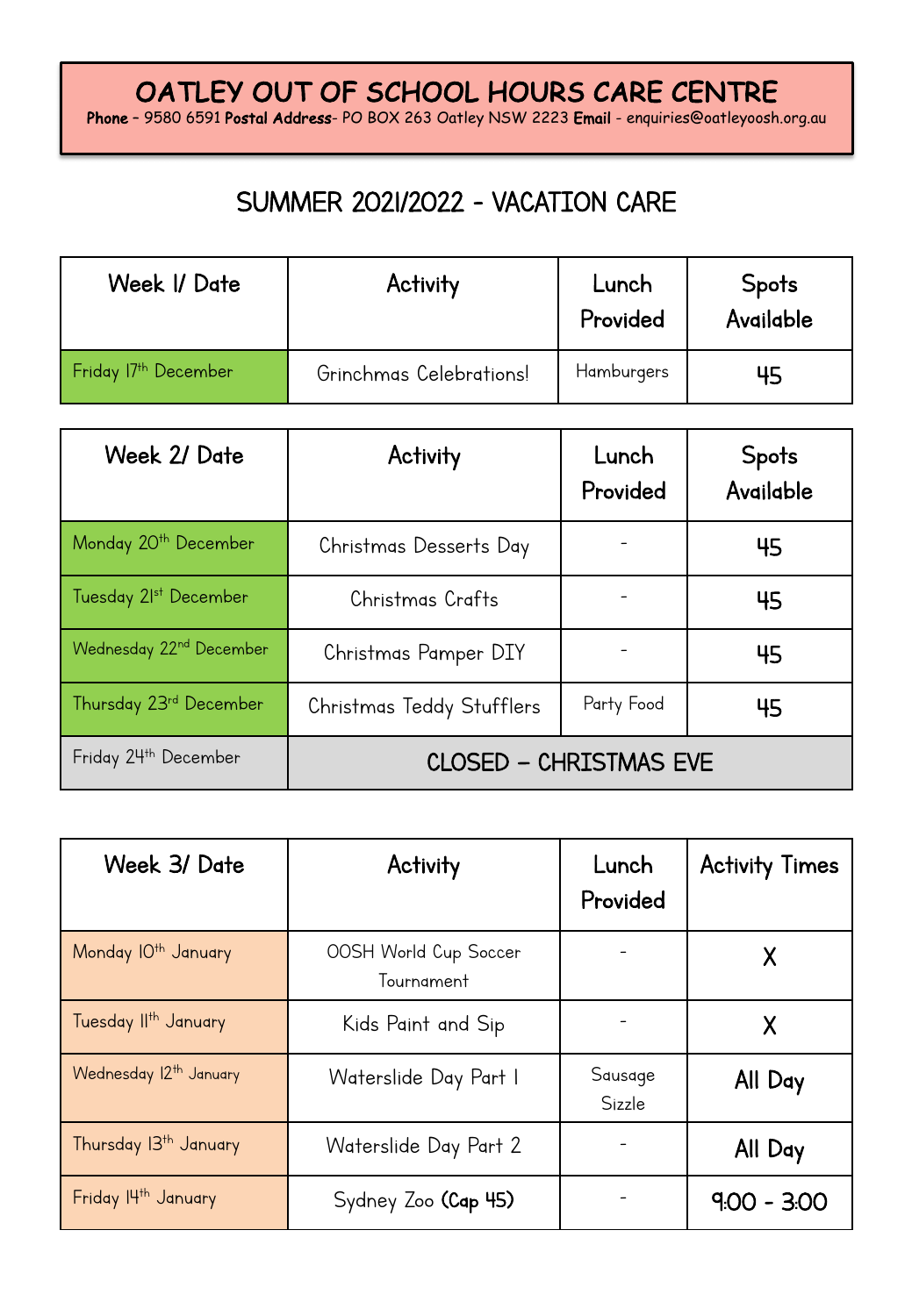Phone – 9580 6591 Postal Address- PO BOX 263 Oatley NSW 2223 Email - enquiries@oatleyoosh.org.au

## SUMMER 2021 VACATION CARE

| Week 4/ Date                       | Activity                      | Lunch<br>Provided | <b>Activity Times</b> |
|------------------------------------|-------------------------------|-------------------|-----------------------|
| Monday 17th January                | Origami Day                   |                   |                       |
| Tuesday 18 <sup>th</sup> January   | Base Zero Rock Climbing Wall  |                   | $9.00 - 12.00$        |
| Wednesday 19 <sup>th</sup> January | Sport Day                     |                   |                       |
| Thursday 20 <sup>th</sup> January  | Beverly Hills Cinema (Cap 45) |                   | $9.00 - 3.00$         |
| Friday 21st January                | DIY Slime Day                 | Sandwiches        |                       |

| Week 5/ Date                       | Activity                                | Lunch<br>Provided              | <b>Activity Times</b> |  |  |
|------------------------------------|-----------------------------------------|--------------------------------|-----------------------|--|--|
| Monday 24th January                | Archie Bros Electrig Circus<br>(Cap 45) |                                | $9.00 - 3.00$         |  |  |
| Tuesday 25 <sup>th</sup> January   | Lazer Tag                               |                                | All Day               |  |  |
| Wednesday 26 <sup>th</sup> January |                                         | <b>CLOSED - PUBLIC HOLIDAY</b> |                       |  |  |
| Thursday 27th January              | Got Game Water Sports                   | Mini Pizzas                    | $10:00 - 12:00$       |  |  |
| Friday 28 <sup>th</sup> January    | Back To School Craft                    |                                |                       |  |  |

| Week 6/Date         | Activity                                     | Lunch<br>Provided | <b>Activity Times</b> |
|---------------------|----------------------------------------------|-------------------|-----------------------|
| Monday 31st January | Movie Day (OPS)<br>St Josephs Back to School |                   |                       |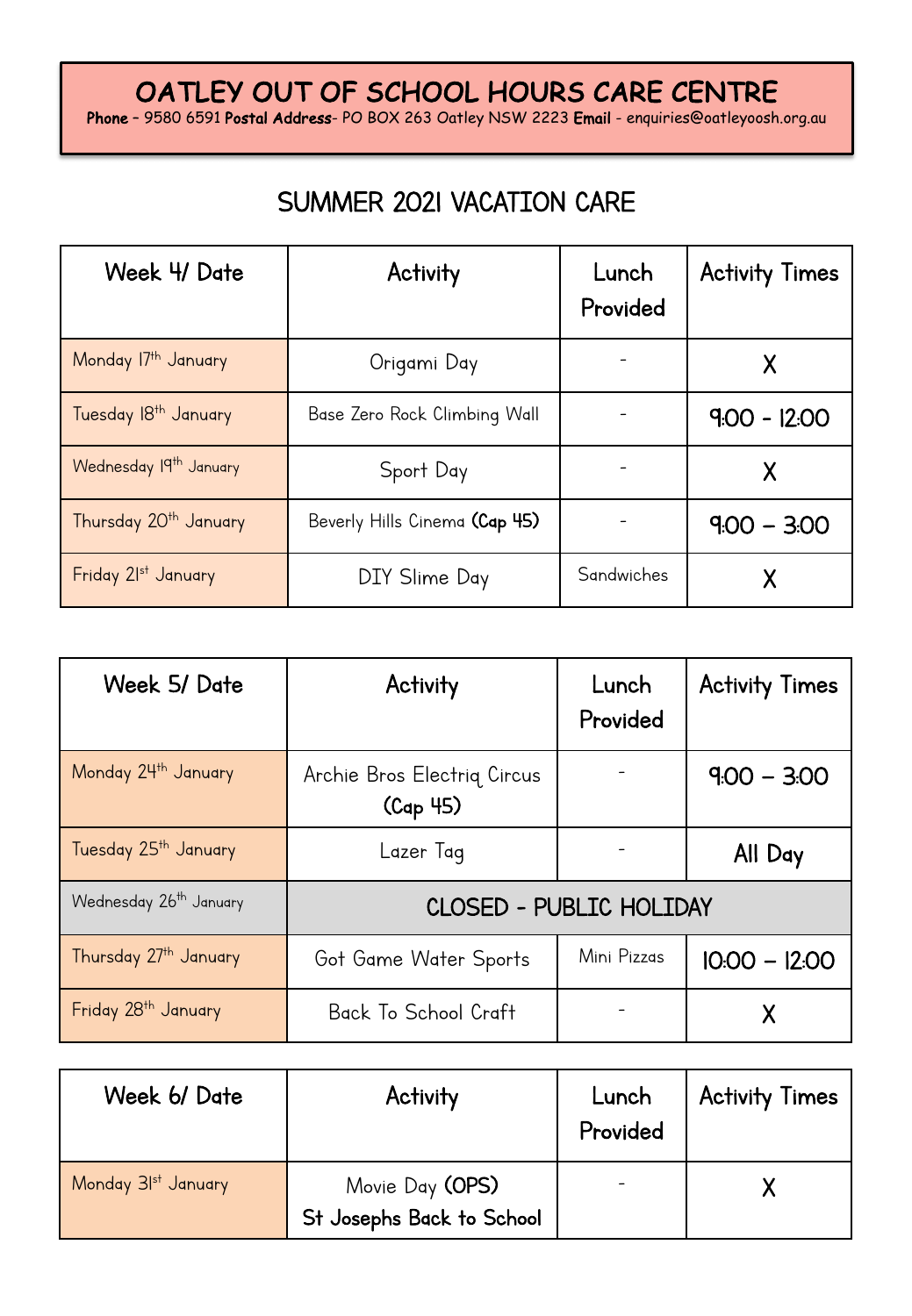Phone - 9580 6591 Postal Address- PO BOX 263 Oatley NSW 2223 Email - enquiries@oatleyoosh.org.au

### 2021/2022 SUMMER VACATION CARE BOOKING FORM

#### CHILDS NAME: \_\_\_\_\_\_\_\_\_\_\_\_\_\_\_\_\_\_\_\_\_\_\_\_\_\_\_\_\_\_

|                          | Day       | Date            | Activity                            | Care/Ac<br>tivity | Day<br>Total | <b>Child Initials If</b><br>Attending |
|--------------------------|-----------|-----------------|-------------------------------------|-------------------|--------------|---------------------------------------|
| $\top$<br>$\overline{4}$ | Monday    | 13/12/21        | LAST WEEK OF TERM 4                 |                   |              |                                       |
|                          | Tuesday   | 4/ 2/2          | <b>SCHOOL</b>                       |                   |              |                                       |
|                          | Wednesday | 15/12/21        | <b>SCHOOL</b>                       |                   |              |                                       |
|                          | Thursday  | 16/12/21        | LAST DAY OF TERM 4 2021             |                   |              |                                       |
|                          | Friday    | 17/12/21        | Grinchmas Celebrations!             | \$60              | \$60.00      |                                       |
| $\overline{2}$           | Monday    | 20/12/21        | Christmas Desserts Day              | \$60              | \$60.00      |                                       |
|                          | Tuesday   | 21/12/21        | Christmas Crafts                    | \$60              | \$60.00      |                                       |
|                          | Wednesday | 22/12/21        | Christmas Pamper DIY                | \$60              | \$60.00      |                                       |
|                          | Thursday  | 23/12/21        | Christmas Teddy Stufflers           | \$60              | \$60.00      |                                       |
|                          | Friday    | 24/12/21        | <b>CLOSED - CHRISTMAS EVE</b>       |                   |              |                                       |
| $\overline{3}$           | Monday    | <b>IO/OI/22</b> | OOSH World Cup Soccer<br>Tournament | \$60              | \$60.00      |                                       |
|                          | Tuesday   | II/OI/22        | Kids Paint and Sip                  | \$60              | \$60.00      |                                       |
|                          | Wednesday | 12/01/22        | Waterslide Day Part I               | \$60              | \$60.00      |                                       |
|                          | Thursday  | 13/01/22        | Waterslide Day Part 2               | \$60              | \$60.00      |                                       |
|                          | Friday    | I4/01/22        | Sydney Zoo (Cap 45)                 | \$60              | \$60.00      |                                       |